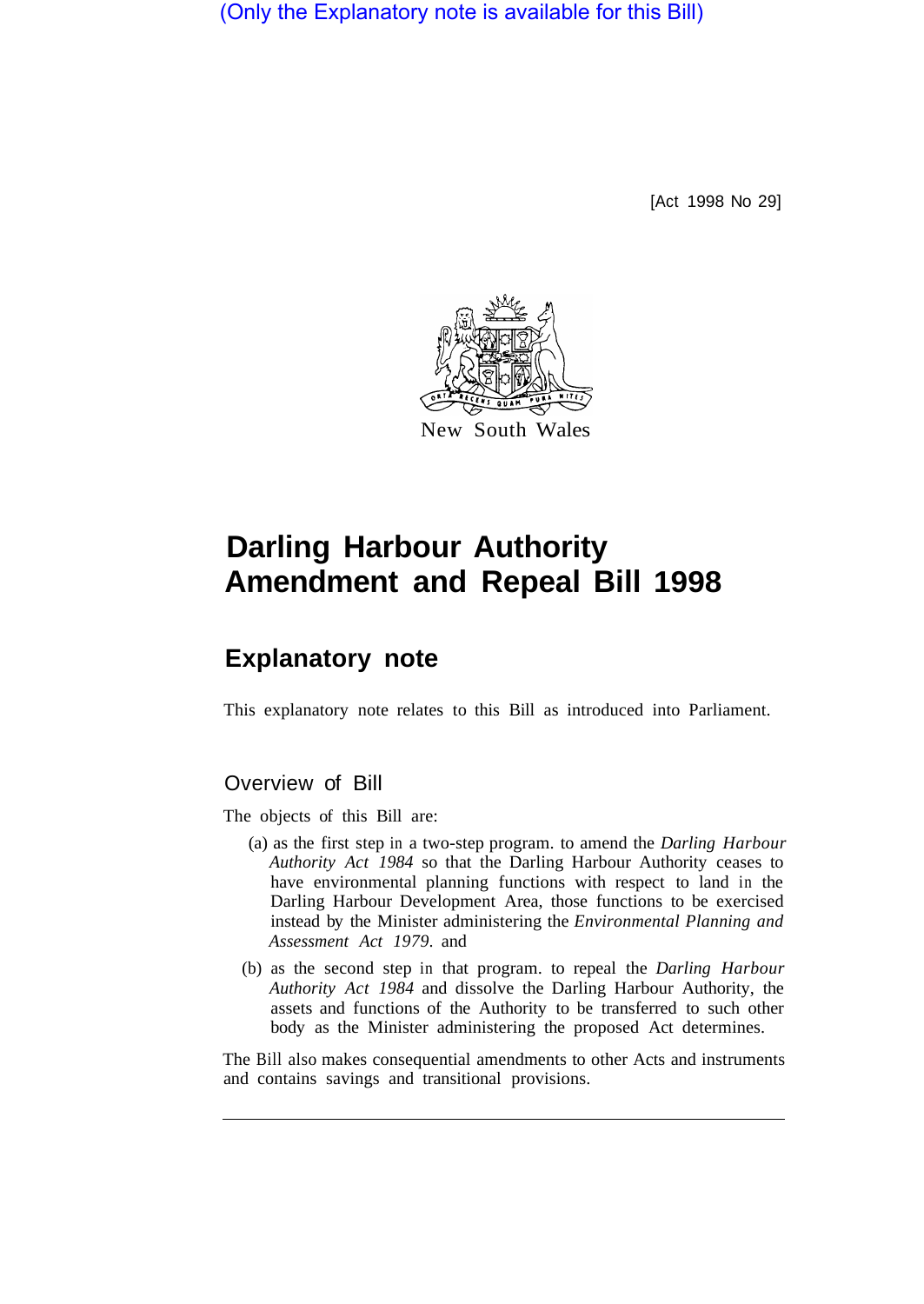Darling Harbour Authority Amendment and Repeal Bill 1998 [Act 1998 No 29]

Explanatory note

## Outline of provisions

**Clause 1** sets out the name (also called the short title) of the proposed Act.

**Clause 2** provides for the commencement of the proposed Act on a day or days to be appointed by proclamation, being a day or days occurring on or after the day on which the *Environmental Planning and Assessment Amendment Act 1997* commences.

**Clause 3** is a formal provision giving effect to the amendments to the *Darling Harbour Authority Act 1984* set out in Schedule 1.

**Clause 4** is a formal provision giving effect to the amendments to other Acts and instruments set out in Schedule 2, being amendments consequent on the amendments to the *Darling Harbour Aurhority Act 1984* referred to in clause 3.

**Clause 5** repeals the *Darling Harbour Authority Act 1984* and certain regulations under that Act.

**Clause 6** is a formal provision giving effect to the amendments to other Acts and instruments set out in Schedule 3, being amendments consequent on the repeal of the *Darling Harbour Aurhority Act 1984* referred to in clause 5.

**Clause 7** is a formal provision giving effect to the savings, transitional and other provisions set out in Schedule 4.

**Schedule 1** amends the *Darling Harbour Authority Act 1984* so as to give effect to the first step in the two-step program referred to above.

**Schedule 2** amends the following Acts and instruments as a consequence of the amendments to the *Darling Harbour Aurhority Act 1984* to be effected by Schedule 1:

- *City of Sydney Act 1988 No 48*
- *Darling Harbour Authority (General) Regulation 1994*
- *Darling Harbour (Management of Public Areas) Regulation 1995*
- *Environmental Planning and Assessment Act 1979 No 203*
- *Land and Environment Court Act 1979 No 204*
- *Liquor Act 1982 No 147*
- *Liquor Regulation 1996*
- *Local Government Act 1993 No 30*